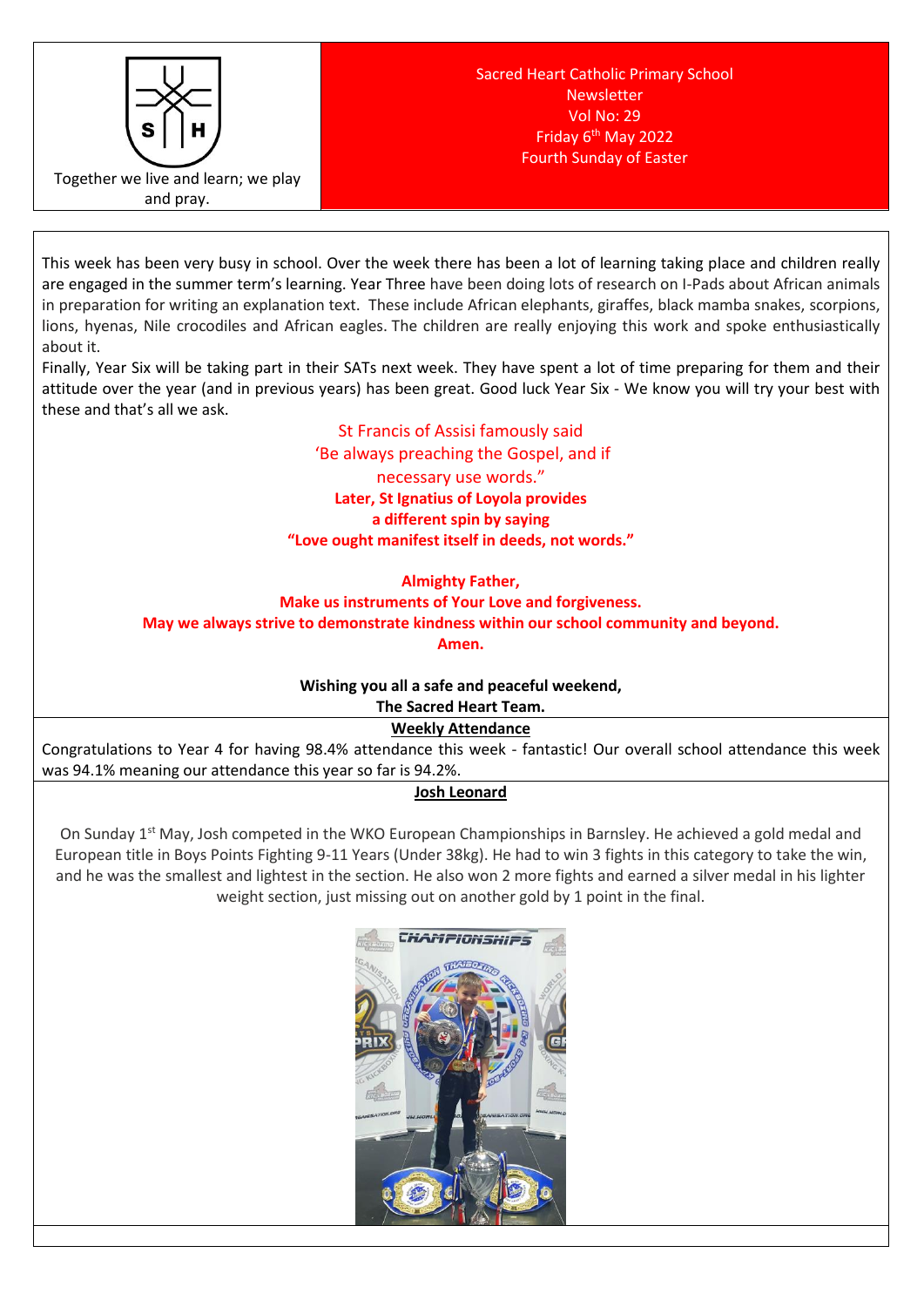# **Heart of Gold award**

This week's heart of gold is awarded to Shelby in Year One. Our value this month is service and Shelby has demonstrated this really well over the past week in school. Well done Shelby!

### **Simply Out of School – After School Care**

Our club runs from Monday to Friday until 5.45pm (term time only). Children are collected from class by our qualified staff and taken to the mobile classroom where the club is held. Club fees can be paid by cash, bank transfer or childcare vouchers. We offer lots of fun, games and much more! For more information on fees, registration and bookings please contact Emma on 01656 372910 or by email [emma@simplyoutofschool.co.uk](mailto:emma@simplyoutofschool.co.uk)

www.simplyoutofschool.co.uk

#### **School Car Park: A gentle reminder**

Several parents have approached the school recently with some concerns regarding the car park. Please be considerate of others when parking at drop-off and pick-ups.

For the safety of all, please wherever possible, park in the marked spaces rather than close to the entrance of the car park.

It is fully appreciated that the beginning and the end of the school day are very busy and hectic, but we must work together to ensure these times run as smoothly and as safely as possible.

Thank you for your continued support.

#### **COVID Risk Assessment**

Please visit the school website to see the reviewed COVID Risk Assessment.

#### **Nationwide**

Finally, a reminder that Nationwide School Uniforms is our uniform provider. Please visit <https://www.nationwideschooluniforms.co.uk/school-uniform/primary-school/sacred-heart-rc-primary-school> for all school uniform purchases.

#### **Ofsted Parent View**

Parent View gives you the chance to tell us what you think about your child's school. Parent View asks for your opinion on 12 aspects of your child's school, from the quality of teaching to behaviour. A screencast demonstrating how to register and complete a survey on Parent View is available on the website [www.parentview.ofsted.gov.uk](http://www.parentview.ofsted.gov.uk/) By sharing your views, you'll be helping us to further improve as a school.

| <b>Summer Term Dates</b>               |                                                |
|----------------------------------------|------------------------------------------------|
| 9/5/2022                               | SATs Week (Year 6 only)                        |
| 9/5/2022                               | 1.00 - Year 5 Swimming                         |
| 9/5/2022                               | SATs Week (Year 6 only)                        |
| 10/5/2022                              | SATs Week (Year 6 only)                        |
| 11/5/2022                              | SATs Week (Year 6 only)                        |
| 12/5/2022                              | SATs Week (Year 6 only)                        |
| 16/5/2022                              | SATs Week (Year 2 only)                        |
| 16/5/2022                              | 1.00 - Year 6 Swimming                         |
| 16/5/2022                              | Reception and Year 1 Dentist                   |
| 18/5/2022                              | Share a pencil day                             |
| 23/5/2022                              | $1.00 - Year$ 6 Swimming                       |
| Mon 30th May to Fri 3rd June Half Term |                                                |
| 6/6/2022                               | Training Day - School Closed                   |
| 13/6/2022                              | 1.00 - Year 6 Swimming                         |
| 13/6/2022                              | Phonics Check Week (Year 1 only)               |
| 13/6/2022                              | Multiplication Tables Check Week (Year 4 only) |
| 14/6/2022                              | New Reception Evening (Time to be confirmed)   |
| 17/6/2022                              | Sports Day (Times to be confirmed)             |
| 20/6/2022                              | 1.00 - Year 6 Swimming                         |